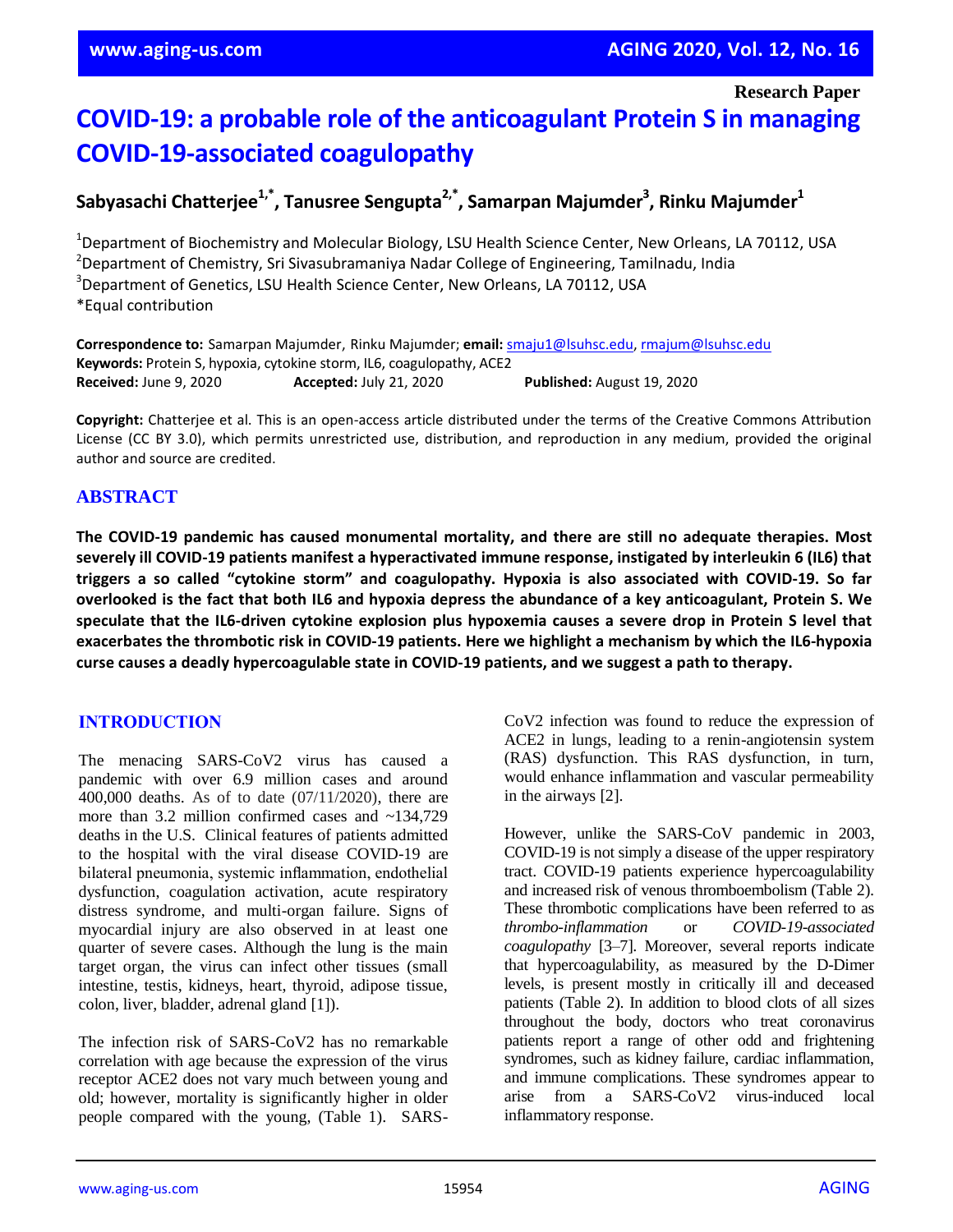#### **Table 1. Different parameters of COVID-19 patients.**

| <b>Place</b>                                                               | <b>Time and Date</b>                                       | No of<br>patient | <b>Sex</b>  |        | Age              | <b>Mortality</b> |
|----------------------------------------------------------------------------|------------------------------------------------------------|------------------|-------------|--------|------------------|------------------|
|                                                                            |                                                            |                  | <b>Male</b> | Female |                  |                  |
| Netherlands[42]                                                            | $7th March - 5th April, 2020$                              | 184              | 139         | 45     | Average: 64      | 23               |
| Lombardy region of<br>Italy $[43]$                                         | $20^{th}$ February -18 <sup>th</sup> March,<br>2020        | 1591             | 1304        | 287    | Median : 63      | 405              |
| Italy $[44]$                                                               | Until 15 <sup>th</sup> March, 2020                         | 22512            | 13462       | 9050   | Median: 64       | 1625             |
| Zhongnan Hospital of<br>Wuhan University in<br>Wuhan, China <sup>[4]</sup> | 1 <sup>st</sup> January to 13 <sup>th</sup> March,<br>2020 | 449              | 268         | 181    | Average : $65.1$ | 134              |
| <b>Fatal Cases of COVID-</b><br>19 from Wuhan<br>China[20]                 | $9th$ January-15 <sup>th</sup> February,<br>2020           | 85               | 62          | 23     | Median: $65.8$   | All              |
| Wuhan Jin Yin-tan<br>Hospital, Wuhan,<br>China[45]                         | Late December, $2019-26$ <sup>th</sup><br>January, 2020    | 52               | 36          | 17     | Average: 59.7    | 32               |

| Table 2. Studies which indicate that hypercoagulability (supra-physiological levels of D-dimer), is almost always |  |
|-------------------------------------------------------------------------------------------------------------------|--|
| associated with disease severity and mortality of COVID-19.                                                       |  |

| <b>Study</b>                         | Sample size              | <b>Mean D-dimer</b><br>$($ < 0.5 $\mu$ g/ml)              | p-values | <b>Comment</b>                                                                         |  |
|--------------------------------------|--------------------------|-----------------------------------------------------------|----------|----------------------------------------------------------------------------------------|--|
| Tang et al, Feb 2020, [34]           | Survivors (162)          | 0.6                                                       |          | Disseminated intravascular                                                             |  |
|                                      | Non-survivors $(21)$     | 2.12                                                      | < 0.001  | coagulation (DIC) was found in<br>most deaths                                          |  |
| Han et al, Mar 2020, [33]            | Ordinary patient<br>(49) | $2.14 \pm 2.88$<br>< 0.001<br>< 0.05<br>$20.04 \pm 32.39$ |          | Huge increase in D-dimer in<br>critically ill COVID patients                           |  |
|                                      | Critical (10)            |                                                           |          |                                                                                        |  |
| Wang et al, Mar 2020, [46]           | ICU $(36)$               | 4.14                                                      |          | In the non-survivors, D-dimer                                                          |  |
|                                      | Non-ICU $(102)$          | 1.66                                                      | < 0.001  | increased continuously                                                                 |  |
| Zhang et al, April 2020, [47]        | Ordinary (276)           | 0.41                                                      |          | 12 non-survivors had D-dimer                                                           |  |
|                                      | Severe $(67)$            | 4.76                                                      | < 0.001  | values greater than 2.0<br>All ICU patients with acute                                 |  |
|                                      |                          |                                                           |          | respiratory failure showed                                                             |  |
| Spiezia et al, April 2020, [48]      | ICU $(22)$               | 5.343 $\pm 2.099$                                         | < 0.0001 | severe hypercoagulability, one<br>patient with the most<br>hypercoagulable state died. |  |
|                                      |                          | 3.5                                                       |          |                                                                                        |  |
| Ranucci et al, April 2020,<br>$[35]$ | Total $(16)$             | 0.017                                                     |          | Seven patients died of hypoxia<br>and multi-organ failure                              |  |
|                                      | Survivors (315)          | 1.47                                                      |          | 30 of the non survivors died                                                           |  |
| Tang et al, May 2020, [49]           | Non-survivors (134)      | 4.7                                                       | < 0.001  | even after treated with low<br>molecular weight heparin                                |  |

Because of lung involvement, most COVID-19 patients have exceedingly low blood oxygen levels, but, inexplicably, some of these hypoxic patients hardly gasp for breath. Alarmingly, these individuals are subject, without warning, to sudden shortness of breath and massive pulmonary embolism [8]. Note that bleeding is rare in the current onset of the disease.

Our past studies [9–13] with the natural anticoagulant Protein S illuminated our understanding about the significance of Protein S -Factor IXa interaction in hemostasis. Further, we identified a critical role of

Protein S in regulating hypoxia and associated thrombotic complications [9].

The overarching goal of this article is to propose a strategy to better control the hypoxemia associated hypercoagulability in severe COVID-19 patients.

#### **Inflammation, coagulation and hypoxia**

Inflammation, as a part of the innate immunity response to an infection, triggers activation of coagulation pathways. Activation of coagulation influenced by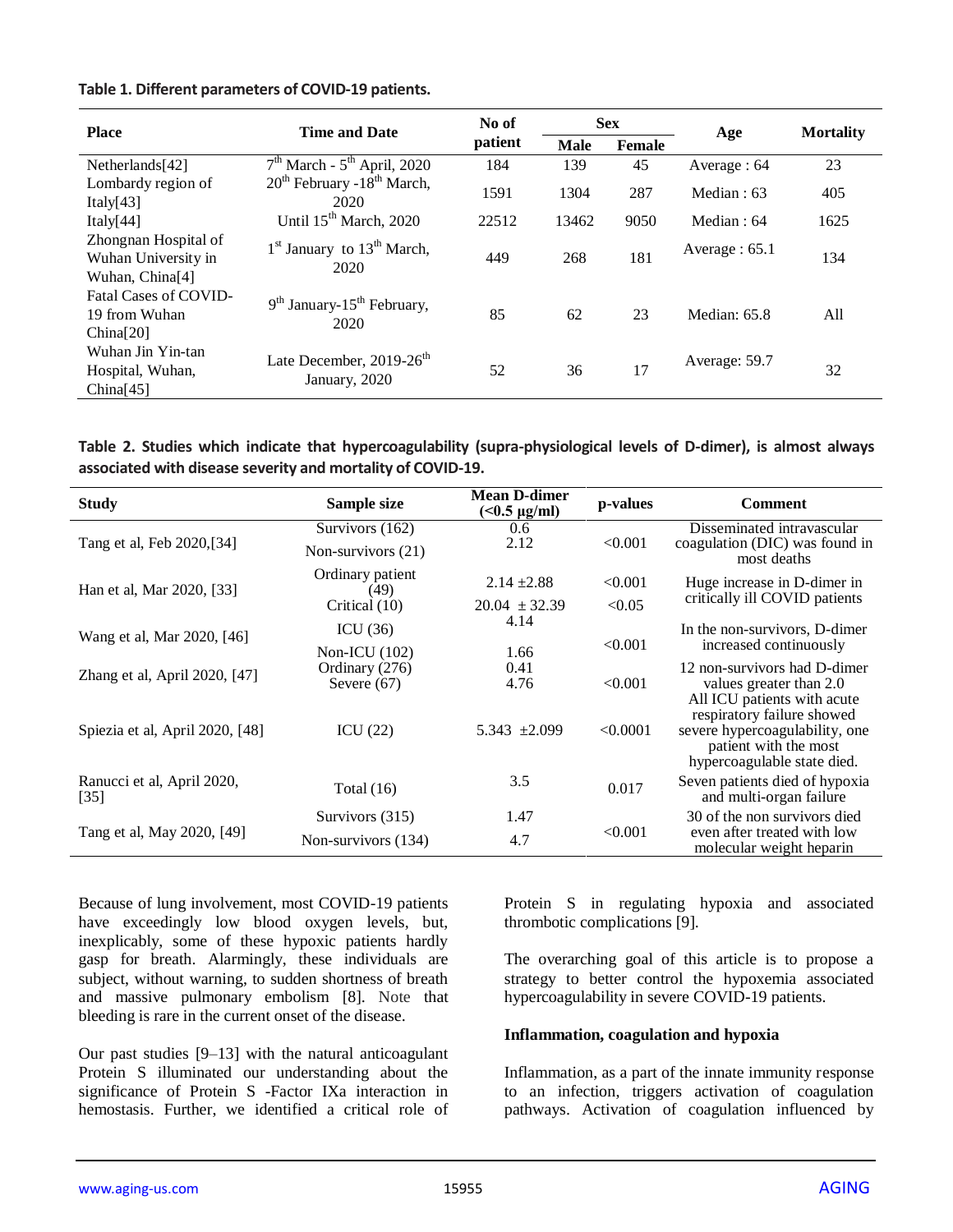inflammation, in turn, can modulate the inflammatory response. The coordinated activation of both coagulation and inflammation during a severe infection is a well-recognized phenomenon known as thromboinflammation. Thrombo-inflammation is associated with microvascular thrombosis, hypoxemic respiratory failure, and, in extreme cases, it may lead to death due to development of multiple organ dysfunction syndrome (MODS) [14]. A disproportionate inflammatory response to SARS-CoV2 is associated with exorbitant circulating levels of inflammatory cytokines, which is thought to be a major cause of disease severity and death [15].

The main mediators of inflammation-activated coagulation are the pro-inflammatory cytokines [16]. In severe sepsis, the pro-inflammatory cytokines stimulate mononuclear cells expressing more and more tissue factor that initiate the coagulation pathways. Interleukin 6 (IL-6) is the most important cytokine that influences the expression of tissue factor which activates coagulation.

Thrombo-inflammation – occurs by overproduction of early response proinflammatory cytokines (TNFα, IL-6, and IL-1 $\beta$ ) that create a "cytokine storm" [4, 15, 17– 22]. This cytokine explosion leads to increased risk of vascular hyperpermeability, multi-organ failure, and eventually death when high cytokine concentrations persist [23, 24]. The inflammatory effects of cytokines also activate vascular endothelial cells and cause endothelial injury with resultant prothrombotic properties [25]. Independent transcriptome datasets from infection models revealed that IL6 is the major cytokine differentially expressed after infection with SARS- CoV2 [26–30].

Autopsies revealed microthrombi in lungs and other organs with associated foci of hemorrhage [31]. Such observations suggest that severe endothelial dysfunction, driven by the cytokine storm and associated hypoxemia, lead to disseminated intravascular coagulation and thromboembolic complications. Importantly, development of local hypoxia will progressively intensify endothelial cell disruption, tissue factor expression, and activation of the coagulation cascade, thereby establishing a deadly positive thrombo-inflammatory feedback loop with thrombosis and hemorrhage occurring in the small vessels of the lungs.

In summary, severe hypoxia is now considered associated with gravely ill COVID-19 patients, and IL6 is upregulated in COVID-19 and promotes *cis* and *trans* signaling to produce a cytokine storm [32]. Further, it is reasonable to conclude that subtle clotting begins early

in the lungs, perhaps due to an inflammatory reaction in their fine web of blood vessels, which then sets off a cascade of proteins that prompt blood to clot and prevent proper oxygenation. Blood clots are clearly a major contributor to COVID-19 disease severity and mortality.

#### **Crosstalk between thrombotic complications and inflammation/cytokine storm in SARS-CoV2 infection**

Severity of COVID-19 is commonly associated with coagulopathy; disseminated intravascular coagulation (DIC) being the predominant condition along with high venous thromboembolism rates, and pulmonary congestion with microvascular thrombosis [33]. In general, hemostatic system alterations were indicated by prolonged aPTT, elevated platelet count, increased Ddimer level and fibrin degradation product for patients with severe COVID 19 [34]. Fibrin deposition in alveolar and interstitial lung spaces, in addition microcirculation thrombosis, may exacerbate respiratory symptoms that require prolonged mechanical ventilation, and which are associated with poor prognosis and death. D-dimer levels have been identified as markers of severity of the disease and predictive of mortality [34]. Ranucci et. al. [35] incorporated viscoelastic tests for ICU patients along with the other commonly performed examinations. The test provides information about clot time (CT), clot strength (CS), fibrinogen contribution (FCS), and platelet contribution (PCS) to clot strength. Patient procoagulant profiles were confirmed by increased CS, FCS and PCS. Increased clot strength has been correlated to high fibrinogen level and somewhat to elevated platelet count.

COVID-19 disease severity is also associated with acute lung injury and hypoxemic respiratory failure, the most common cause of death. High levels of cytokines and chemokines associated with T cell depletion, pulmonary inflammation, and extensive lung damage have been documented in individuals who experienced similar viral respiratory diseases such as SARS and MERS. Thus, the wide-spread lung damage associated with this kind of infection may be caused more by an exaggerated immune response than by the virus itself. In addition, supraphysiological levels of IL-6, IL-10 and TNF- $\alpha$  have been found in the sera of severely ill COVID 19 patients [35]. Therefore, all patients with severe COVID-19 should be screened for excessive inflammation by measuring cytokine levels to stratify patients eligible for a specific immunosuppressive treatment [36].

The prevalence of both a cytokine storm and derangement of coagulation in critically ill COVID-19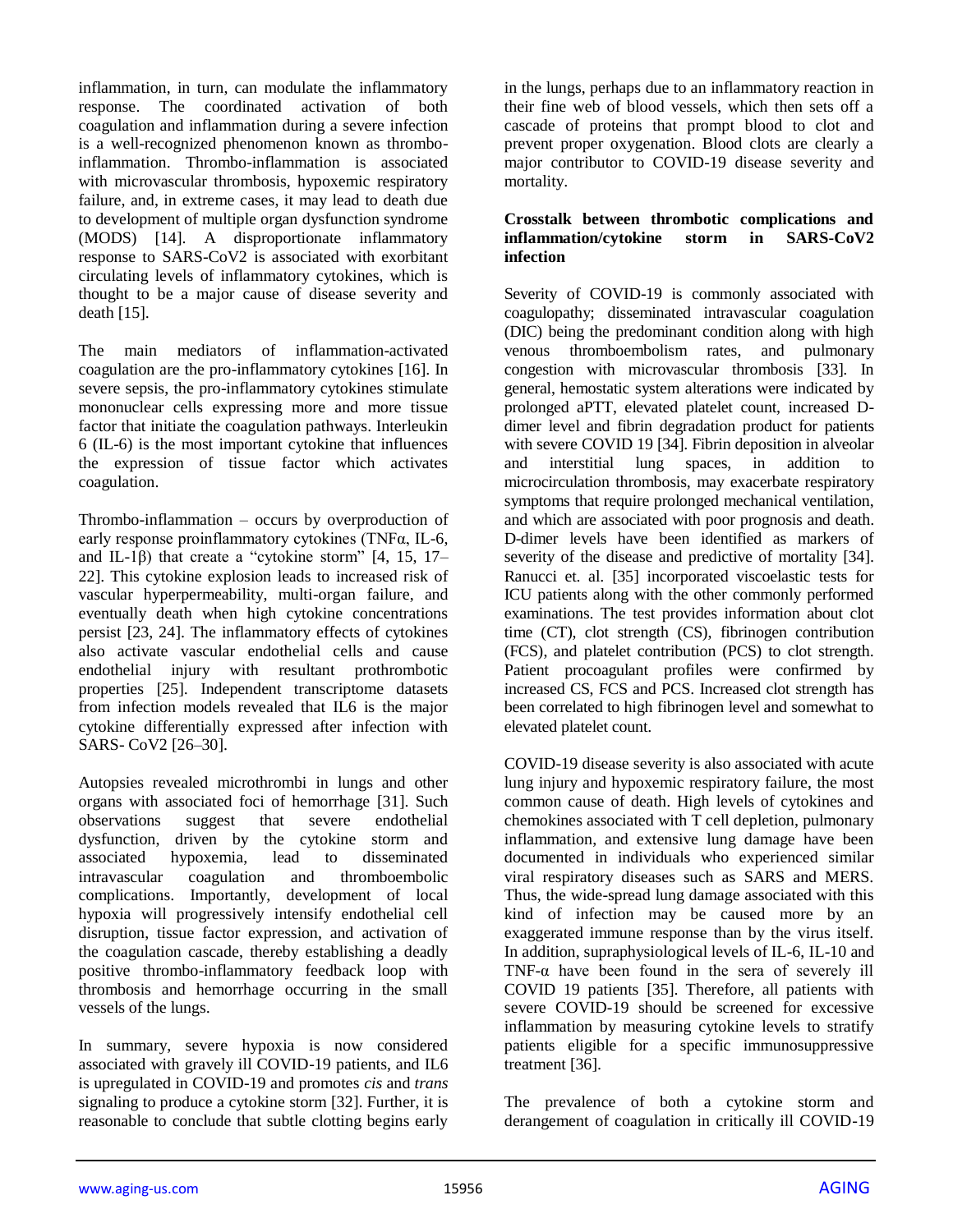patients signifies the aforesaid synergy between inflammation and coagulation. A clear association between increased IL-6 and fibrinogen level was reported for a set of COVID 19 ICU patients [35]. Recent guidance from the International Society on Thrombosis and Hemostasis (ISTH) stresses the need for monitoring coagulation parameters for patients who develop sepsis from the infection. The only widely available standard of care in this respect is a prophylactic dose of low molecular weight heparin, which should be considered for all COVID 19 patients (including non-critically ill) with high D-dimer levels, except for patients in whom anticoagulants are not advisable. For patients allergic to heparin, fondaparinux, a synthetic pentasaccharide, is an alternative. Fondaparinux has antithrombotic activity due to anti-thrombin-mediated selective inhibition of FXa. Systematic anticoagulation therapy for hospitalized COVID 19 patients is now routine treatment.

#### **IL6, Hypoxia and Protein S**

An overlooked aspect of hypoxia and the IL6-induced cytokine storm is that *both* factors downregulate a key anticoagulant, Protein S [9, 32] (Figure 1). For example, in a population of stroke patients, IL6 was upregulated, and it caused downregulation of Protein S that resulted in venous thrombosis [37]. We demonstrated that hypoxia downregulates Protein S expression in HepG2

cells [9]. Further, we showed that Protein S supplementation in thrombotic mice (mimicking hypoxic niche due to constitutive stabilization of HIF1 $\alpha$ ) plasma was able to alleviate the thrombotic risk [9]. Notably, addition of Protein S in normal mice plasma reduced thrombin generation as well [9]. These data indicate that Protein S supplementation could be useful in treating thrombotic complications. A substantial number of severe COVID-19 patients manifest both hypoxia and prothrombotic complications [34, 38–40] and we speculate that reduced Protein S level might play a key role in the disease progression of these patients.

Ordinarily, Protein S deficiency is due either to homozygous or heterozygous genetic alteration, and Protein S deficiency can result from various pathological states and diseases. In all cases, Protein S deficiency is associated with a higher risk of venous thrombosis. Because both hypoxia and IL6-induced inflammation depress Protein S abundance, it's reasonable to consider administration of Protein S as an effective therapy in severe Covid19 patients. Indeed, therapeutic heparin has improved the conditions of COVID-19 patients who experienced hypoxia. However, heparin targets FIXa, FXa and thrombin [41] through antithrombin. Therefore, direct administration of Protein S should have a highly specific anticoagulant effect in any thrombotic complications caused by Protein S deficiency. Of course, the possibility of



Figure 1. In the presence of the SAR-COV2 virus, early response proinflammatory cytokines (IL-6, TNF $\alpha$ , IL-1 $\beta$  etc.) are **induced and activate the coagulation cascade by stimulating tissue factor (TF) expression from monocytes.** The presentation of tissue factor leads to the formation of thrombin by the TF-VIIa pathway. Thrombin produces clots, and clots get wedged into arteries in the lungs and cause thrombotic complications and hypoxia. Hypoxia also induces IL-6. Simultaneously, thrombin augments inflammation and accelerates the production of proinflammatory cytokines, termed 'cytokine storm'. Both cytokine storm and hypoxia downregulate Protein S, leading to coagulopathy. Green arrows represent upregulation and red blockage represent downregulation.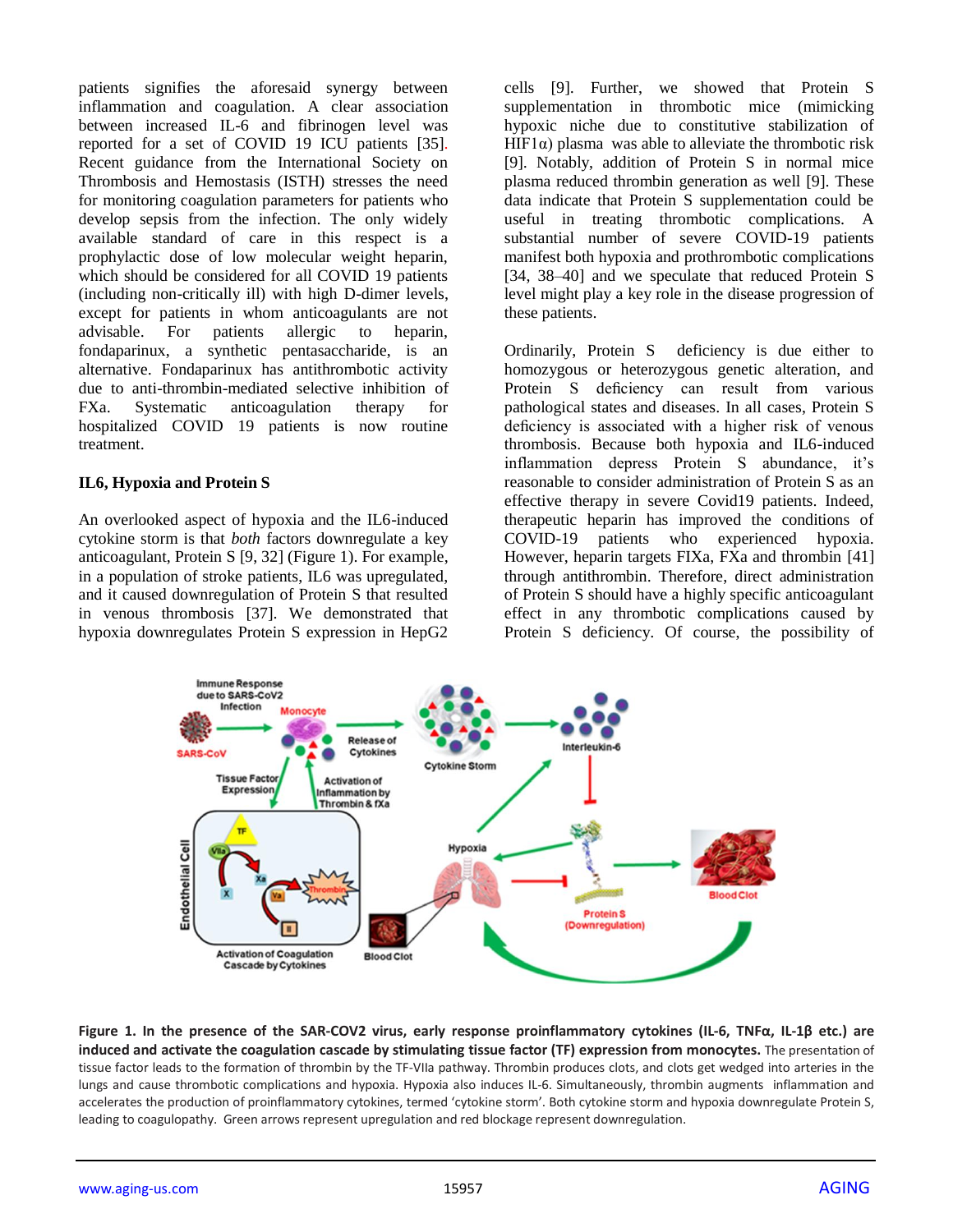bleeding would need attention, but, fortunately, even high doses of heparin have not caused bleeding in COVID-19 patients. Nonetheless, before Protein S administration can be deemed a new therapeutic approach, it is necessary to determine the extent to which Protein S is downregulated in a large cohort of COVID-19 patients. In view of the double curse of hypoxia and IL6, we expect Protein S deficiency to be severe in COVID-patients. However, we acknowledge that testing for safety and efficacy as well as FDA approval would be required before this approach could be implemented.

## **AUTHOR CONTRIBUTIONS**

SC and TS - contributed to writing the first draft, assembling the references, and composing the Figure. SM - provided critical biological input, edited the final Figure and revised the resubmitted manuscript. RMconceptualized the work and wrote the final draft.

### **ACKNOWLEDGMENTS**

We thank Dr. Howard Fried (UNC, Chapel Hill) for editorial assistance.

## **CONFLICTS OF INTEREST**

The author declares no conflicts of interest.

## **FUNDING**

2R01HL118557-06 to RM, ASH Bridge Award to RM.

#### **REFERENCES**

- 1. Li MY, Li L, Zhang Y, Wang XS. Expression of the SARS-CoV-2 cell receptor gene ACE2 in a wide variety of human tissues. Infect Dis Poverty. 2020; 9:45. <https://doi.org/10.1186/s40249-020-00662-x> PMID[:32345362](https://pubmed.ncbi.nlm.nih.gov/32345362)
- 2. Tay MZ, Poh CM, Rénia L, MacAry PA, Ng LF. The trinity of COVID-19: immunity, inflammation and intervention. Nat Rev Immunol. 2020; 20:363–74. <https://doi.org/10.1038/s41577-020-0311-8> PMID[:32346093](https://pubmed.ncbi.nlm.nih.gov/32346093)
- 3. Connors JM, Levy JH. Thromboinflammation and the hypercoagulability of COVID-19. J Thromb Haemost. 2020; 18:1559–61. <https://doi.org/10.1111/jth.14849> PMID[:32302453](https://pubmed.ncbi.nlm.nih.gov/32302453)
- 4. Bikdeli B, Madhavan MV, Jimenez D, Chuich T, Dreyfus I, Driggin E, Nigoghossian C, Ageno W, Madjid M, Guo Y, Tang LV, Hu Y, Giri J, et al, and Global COVID-19

Thrombosis Collaborative Group, Endorsed by the ISTH, NATF, ESVM, and the IUA, Supported by the ESC Working Group on Pulmonary Circulation and Right Ventricular Function. COVID-19 and thrombotic or thromboembolic disease: implications for prevention, antithrombotic therapy, and follow-up: JACC state-ofthe-art review. J Am Coll Cardiol. 2020; 75:2950–73. <https://doi.org/10.1016/j.jacc.2020.04.031> PMI[D:32311448](https://pubmed.ncbi.nlm.nih.gov/32311448)

- 5. Fogarty H, Townsend L, Ni Cheallaigh C, Bergin C, Martin-Loeches I, Browne P, Bacon CL, Gaule R, Gillett A, Byrne M, Ryan K, O'Connell N, O'Sullivan JM, et al. COVID19 coagulopathy in Caucasian patients. Br J Haematol. 2020; 189:1044–1049. <https://doi.org/10.1111/bjh.16749> PMID[:32330308](https://pubmed.ncbi.nlm.nih.gov/32330308)
- 6. Becker RC. COVID-19 update: covid-19-associated coagulopathy. J Thromb Thrombolysis. 2020; 50:54–67. <https://doi.org/10.1007/s11239-020-02134-3> PMI[D:32415579](https://pubmed.ncbi.nlm.nih.gov/32415579)
- 7. Levi M, Thachil J, Iba T, Levy JH. Coagulation abnormalities and thrombosis in patients with COVID-19. Lancet Haematol. 2020; 7:e438–40. [https://doi.org/10.1016/S2352-3026\(20\)30145-9](https://doi.org/10.1016/S2352-3026(20)30145-9) PMI[D:32407672](https://pubmed.ncbi.nlm.nih.gov/32407672)
- 8. Ullah W, Saeed R, Sarwar U, Patel R, Fischman DL. COVID-19 complicated by acute pulmonary embolism and right-sided heart failure. JACC Case Rep. 2020; 2:1379–82.

<https://doi.org/10.1016/j.jaccas.2020.04.008> PMI[D:32313884](https://pubmed.ncbi.nlm.nih.gov/32313884)

- 9. Pilli VS, Datta A, Afreen S, Catalano D, Szabo G, Majumder R. Hypoxia downregulates protein S expression. Blood. 2018; 132:452–55. <https://doi.org/10.1182/blood-2018-04-841585> PMI[D:29784640](https://pubmed.ncbi.nlm.nih.gov/29784640)
- 10. Chattopadhyay R, Sengupta T, Majumder R. Inhibition of intrinsic xase by protein S: a novel regulatory role of protein S independent of activated protein C. Arterioscler Thromb Vasc Biol. 2012; 32:2387–93. <https://doi.org/10.1161/ATVBAHA.112.250928> PMI[D:22904276](https://pubmed.ncbi.nlm.nih.gov/22904276)
- 11. Plautz WE, Chattopadhyay R, Goldfeld EI, Samelson-Jones BJ, Pilli VS, Campello E, Datta A, Arruda VR, Simioni P, Majumder R. Padua FIXa resistance to protein S and a potential therapy for hyperactive FIXa. Thromb Res. 2018; 170:133–41. <https://doi.org/10.1016/j.thromres.2018.08.018> PMI[D:30189336](https://pubmed.ncbi.nlm.nih.gov/30189336)
- 12. Plautz WE, Sekhar Pilli VS, Cooley BC, Chattopadhyay R, Westmark PR, Getz T, Paul D, Bergmeier W, Sheehan JP, Majumder R. Anticoagulant protein S targets the factor IXa heparin-binding exosite to prevent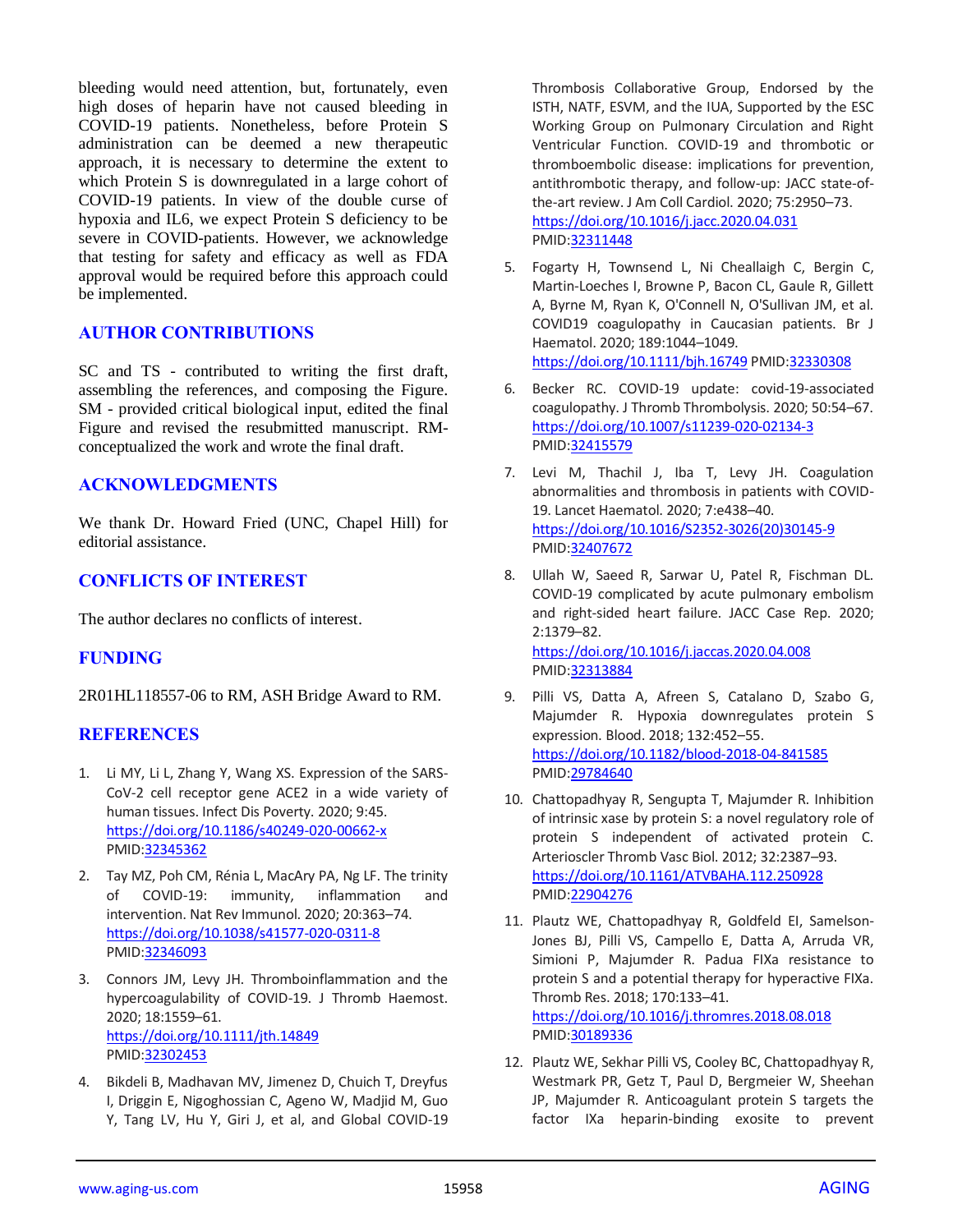thrombosis. Arterioscler Thromb Vasc Biol. 2018; 38:816–28. <https://doi.org/10.1161/ATVBAHA.117.310588> PMID[:29419409](https://pubmed.ncbi.nlm.nih.gov/29419409)

- 13. Fricke DR, Chatterjee S, Majumder R. Protein S in preventing thrombosis. Aging (Albany NY). 2019; 11:847–48. <https://doi.org/10.18632/aging.101798> PMID[:30683834](https://pubmed.ncbi.nlm.nih.gov/30683834)
- 14. Zaim S, Chong JH, Sankaranarayanan V, Harky A. COVID-19 and multiorgan response. Curr Probl Cardiol. 2020; 45:100618. <https://doi.org/10.1016/j.cpcardiol.2020.100618> PMID[:32439197](https://pubmed.ncbi.nlm.nih.gov/32439197)
- 15. Mehta P, McAuley DF, Brown M, Sanchez E, Tattersall RS, Manson JJ, and HLH Across Speciality Collaboration, UK. COVID-19: consider cytokine storm syndromes and immunosuppression. Lancet. 2020; 395:1033–34. [https://doi.org/10.1016/S0140-6736\(20\)30628-0](https://doi.org/10.1016/S0140-6736(20)30628-0) PMID[:32192578](https://pubmed.ncbi.nlm.nih.gov/32192578)
- 16. Levi M, van der Poll T. Inflammation and coagulation. Crit Care Med. 2010; 38:S26–34. <https://doi.org/10.1097/CCM.0b013e3181c98d21> PMID[:20083910](https://pubmed.ncbi.nlm.nih.gov/20083910)
- 17. Moore JB, June CH. Cytokine release syndrome in severe COVID-19. Science. 2020; 368:473–74. <https://doi.org/10.1126/science.abb8925> PMID[:32303591](https://pubmed.ncbi.nlm.nih.gov/32303591)
- 18. Panigrahy D, Gilligan MM, Huang S, Gartung A, Cortés-Puch I, Sime PJ, Phipps RP, Serhan CN, Hammock BD. Inflammation resolution: a dual-pronged approach to averting cytokine storms in COVID-19? Cancer Metastasis Rev. 2020; 39:337–40. <https://doi.org/10.1007/s10555-020-09889-4> PMID[:32385712](https://pubmed.ncbi.nlm.nih.gov/32385712)
- 19. Henderson LA, Canna SW, Schulert GS, Volpi S, Lee PY, Kernan KF, Caricchio R, Mahmud S, Hazen MM, Halyabar O, Hoyt KJ, Han J, Grom AA, et al. On the alert for cytokine storm: immunopathology in COVID-19. Arthritis Rheumatol. 2020; 72:1059–63. <https://doi.org/10.1002/art.41285> PMID[:32293098](https://pubmed.ncbi.nlm.nih.gov/32293098)
- 20. Du Y, Tu L, Zhu P, Mu M, Wang R, Yang P, Wang X, Hu C, Ping R, Hu P, Li T, Cao F, Chang C, et al. Clinical features of 85 fatal cases of COVID-19 from Wuhan. A retrospective observational study. Am J Respir Crit Care Med. 2020; 201:1372–79. <https://doi.org/10.1164/rccm.202003-0543OC> PMID[:32242738](https://pubmed.ncbi.nlm.nih.gov/32242738)
- 21. Chau VQ, Oliveros E, Mahmood K, Singhvi A, Lala A, Moss N, Gidwani U, Mancini DM, Pinney SP, Parikh A. The imperfect cytokine storm: severe COVID-19 with

ARDS in patient on durable LVAD support. JACC Case Rep. 2020; 2:1315–20. <https://doi.org/10.1016/j.jaccas.2020.04.001> PMI[D:32292915](https://pubmed.ncbi.nlm.nih.gov/32292915)

- 22. Chiappelli F, Khakshooy A, Greenberg G. CoViD-19 immunopathology and immunotherapy. Bioinformation. 2020; 16:219–22. <https://doi.org/10.6026/97320630016219> PMI[D:32308263](https://pubmed.ncbi.nlm.nih.gov/32308263)
- 23. Meduri GU, Kohler G, Headley S, Tolley E, Stentz F, Postlethwaite A. Inflammatory cytokines in the BAL of patients with ARDS. Persistent elevation over time predicts poor outcome. Chest. 1995; 108:1303–14. <https://doi.org/10.1378/chest.108.5.1303> PMI[D:7587434](https://pubmed.ncbi.nlm.nih.gov/7587434)
- 24. Magro C, Mulvey JJ, Berlin D, Nuovo G, Salvatore S, Harp J, Baxter-Stoltzfus A, Laurence J. Complement associated microvascular injury and thrombosis in the pathogenesis of severe COVID-19 infection: a report of five cases. Transl Res. 2020; 220:1–13. <https://doi.org/10.1016/j.trsl.2020.04.007> PMI[D:32299776](https://pubmed.ncbi.nlm.nih.gov/32299776)
- 25. Iba T, Levy JH. Inflammation and thrombosis: roles of neutrophils, platelets and endothelial cells and their interactions in thrombus formation during sepsis. J Thromb Haemost. 2018; 16:231–41. <https://doi.org/10.1111/jth.13911> PMID[:29193703](https://pubmed.ncbi.nlm.nih.gov/29193703)
- 26. Huang C, Wang Y, Li X, Ren L, Zhao J, Hu Y, Zhang L, Fan G, Xu J, Gu X, Cheng Z, Yu T, Xia J, et al. Clinical features of patients infected with 2019 novel coronavirus in Wuhan, China. Lancet. 2020; 395:497–506. [https://doi.org/10.1016/S0140-6736\(20\)30183-5](https://doi.org/10.1016/S0140-6736(20)30183-5) PMI[D:31986264](https://pubmed.ncbi.nlm.nih.gov/31986264)
- 27. Conti P, Ronconi G, Caraffa A, Gallenga CE, Ross R, Frydas I, Kritas SK. Induction of pro-inflammatory cytokines (IL-1 and IL-6) and lung inflammation by coronavirus-19 (COVI-19 or SARS-CoV-2): antiinflammatory strategies. J Biol Regul Homeost Agents. 2020; 34:1. <https://doi.org/10.23812/CONTI-E>
	- PMI[D:32171193](https://pubmed.ncbi.nlm.nih.gov/32171193)
- 28. McGonagle D, Sharif K, O'Regan A, Bridgewood C. The role of cytokines including interleukin-6 in COVID-19 induced pneumonia and macrophage activation syndrome-like disease. Autoimmun Rev. 2020; 19:102537. <https://doi.org/10.1016/j.autrev.2020.102537>

PMI[D:32251717](https://pubmed.ncbi.nlm.nih.gov/32251717)

29. Chen X, Zhao B, Qu Y, Chen Y, Xiong J, Feng Y, Men D, Huang Q, Liu Y, Yang B, Ding J, Li F. Detectable serum SARS-CoV-2 viral load (RNAaemia) is closely correlated with drastically elevated interleukin 6 (IL-6) level in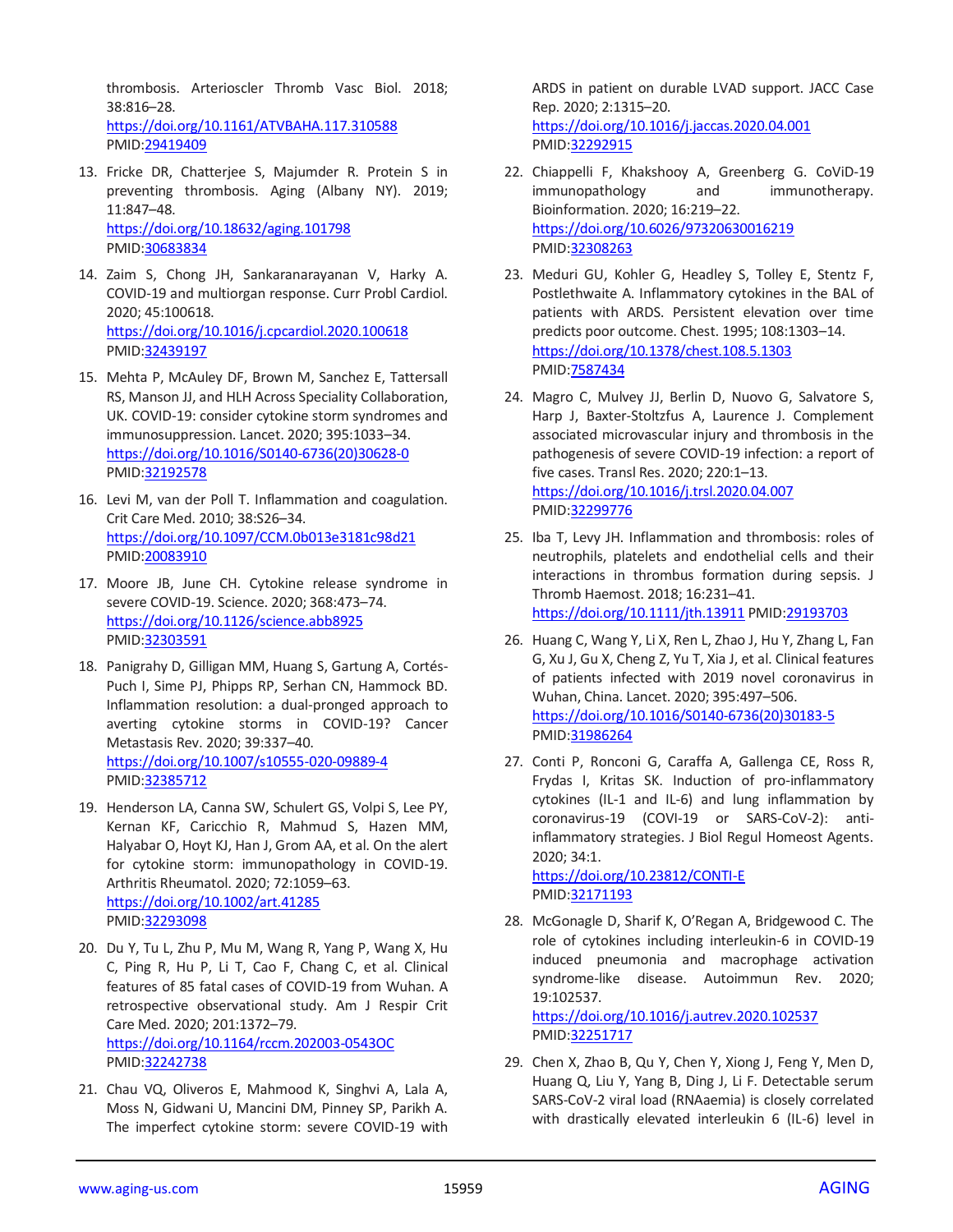critically ill COVID-19 patients. Clin Infect Dis. 2020. [Epub ahead of print].

<https://doi.org/10.1093/cid/ciaa449> PMI[D:32301997](https://pubmed.ncbi.nlm.nih.gov/32301997)

- 30. Ulhaq ZS, Soraya GV. Interleukin-6 as a potential biomarker of COVID-19 progression. Med Mal Infect. 2020; 50:382–83. <https://doi.org/10.1016/j.medmal.2020.04.002> PMID[:32259560](https://pubmed.ncbi.nlm.nih.gov/32259560)
- 31. Danzi GB, Loffi M, Galeazzi G, Gherbesi E. Acute pulmonary embolism and COVID-19 pneumonia: a random association? Eur Heart J. 2020; 41:1858. <https://doi.org/10.1093/eurheartj/ehaa254> PMID[:32227120](https://pubmed.ncbi.nlm.nih.gov/32227120)
- 32. de Wolf CJ, Cupers RM, Bertina RM, Vos HL. Interleukin-6 induction of protein s is regulated through signal transducer and activator of transcription 3. Arterioscler Thromb Vasc Biol. 2006; 26:2168–74. <https://doi.org/10.1161/01.ATV.0000236202.39165.eb> PMID[:16840717](https://pubmed.ncbi.nlm.nih.gov/16840717)
- 33. Han H, Yang L, Liu R, Liu F, Wu KL, Li J, Liu XH, Zhu CL. Prominent changes in blood coagulation of patients with SARS-CoV-2 infection. Clin Chem Lab Med. 2020; 58:1116–20. <https://doi.org/10.1515/cclm-2020-0188> PMID[:32172226](https://pubmed.ncbi.nlm.nih.gov/32172226)
- 34. Tang N, Li D, Wang X, Sun Z. Abnormal coagulation parameters are associated with poor prognosis in patients with novel coronavirus pneumonia. J Thromb Haemost. 2020; 18:844–47. <https://doi.org/10.1111/jth.14768> PMI[D:32073213](https://pubmed.ncbi.nlm.nih.gov/32073213)
- 35. Ranucci M, Ballotta A, Di Dedda U, Bayshnikova E, Dei Poli M, Resta M, Falco M, Albano G, Menicanti L. The procoagulant pattern of patients with COVID-19 acute respiratory distress syndrome. J Thromb Haemost. 2020; 18:1747–51.

<https://doi.org/10.1111/jth.14854> PMI[D:32302448](https://pubmed.ncbi.nlm.nih.gov/32302448)

- 36. Sarzi-Puttini P, Giorgi V, Sirotti S, Marotto D, Ardizzone S, Rizzardini G, Antinori S, Galli M. COVID-19, cytokines and immunosuppression: what can we learn from severe acute respiratory syndrome? Clin Exp Rheumatol. 2020; 38:337–42. PMID[:32202240](https://pubmed.ncbi.nlm.nih.gov/32202240)
- 37. Vila N, Reverter JC, Yagüe J, Chamorro A. Interaction between interleukin-6 and the natural anticoagulant system in acute stroke. J Interferon Cytokine Res. 2000; 20:325–29. <https://doi.org/10.1089/107999000312478> PMID[:10762081](https://pubmed.ncbi.nlm.nih.gov/10762081)
- 38. Marongiu F, Grandone E, Barcellona D. Pulmonary thrombosis in 2019-nCoV pneumonia? J Thromb Haemost. 2020; 18:1511–13.

<https://doi.org/10.1111/jth.14818> PMI[D:32293083](https://pubmed.ncbi.nlm.nih.gov/32293083)

39. Tang N. Response to 'Pulmonary thrombosis in 2019 nCoV pneumonia?'. J Thromb Haemost. 2020; 18:1513–14.

<https://doi.org/10.1111/jth.14843> PMID[:32291906](https://pubmed.ncbi.nlm.nih.gov/32291906)

- 40. Arachchillage DR, Laffan M. Abnormal coagulation parameters are associated with poor prognosis in patients with novel coronavirus pneumonia. J Thromb Haemost. 2020; 18:1233–34. <https://doi.org/10.1111/jth.14820> PMID[:32291954](https://pubmed.ncbi.nlm.nih.gov/32291954)
- 41. Hirsh J, Anand SS, Halperin JL, Fuster V. Mechanism of action and pharmacology of unfractionated heparin. Arterioscler Thromb Vasc Biol. 2001; 21:1094–96. <https://doi.org/10.1161/hq0701.093686> PMI[D:11451734](https://pubmed.ncbi.nlm.nih.gov/11451734)
- 42. Klok FA, Kruip MJ, van der Meer NJ, Arbous MS, Gommers DA, Kant KM, Kaptein FH, van Paassen J, Stals MA, Huisman MV, Endeman H. Incidence of thrombotic complications in critically ill ICU patients with COVID-19. Thromb Res. 2020; 191:145–147. <https://doi.org/10.1016/j.thromres.2020.04.013> PMI[D:32291094](https://pubmed.ncbi.nlm.nih.gov/32291094)
- 43. Grasselli G, Zangrillo A, Zanella A, Antonelli M, Cabrini L, Castelli A, Cereda D, Coluccello A, Foti G, Fumagalli R, Iotti G, Latronico N, Lorini L, et al, and COVID-19 Lombardy ICU Network. Baseline characteristics and outcomes of 1591 patients infected with SARS-CoV-2 admitted to ICUs of the lombardy region, Italy. JAMA. 2020; 323:1574–81. <https://doi.org/10.1001/jama.2020.5394>

PMI[D:32250385](https://pubmed.ncbi.nlm.nih.gov/32250385)

- 44. Livingston E, Bucher K. Coronavirus disease 2019 (COVID-19) in Italy. JAMA. 2020. [Epub ahead of print]. <https://doi.org/10.1001/jama.2020.4344> PMI[D:32181795](https://pubmed.ncbi.nlm.nih.gov/32181795)
- 45. Yang X, Yu Y, Xu J, Shu H, Xia J, Liu H, Wu Y, Zhang L, Yu Z, Fang M, Yu T, Wang Y, Pan S, et al. Clinical course and outcomes of critically ill patients with SARS-CoV-2 pneumonia in Wuhan, China: a single-centered, retrospective, observational study. Lancet Respir Med. 2020; 8:475–81.

[https://doi.org/10.1016/S2213-2600\(20\)30079-5](https://doi.org/10.1016/S2213-2600(20)30079-5) PMI[D:32105632](https://pubmed.ncbi.nlm.nih.gov/32105632)

- 46. Wang D, Hu B, Hu C, Zhu F, Liu X, Zhang J, Wang B, Xiang H, Cheng Z, Xiong Y, Zhao Y, Li Y, Wang X, Peng Z. Clinical characteristics of 138 hospitalized patients with 2019 novel coronavirus-infected pneumonia in Wuhan, China. JAMA. 2020; 323:1061–69. <https://doi.org/10.1001/jama.2020.1585> PMI[D:32031570](https://pubmed.ncbi.nlm.nih.gov/32031570)
- 47. Zhang L, Yan X, Fan Q, Liu H, Liu X, Liu Z, Zhang Z. D-